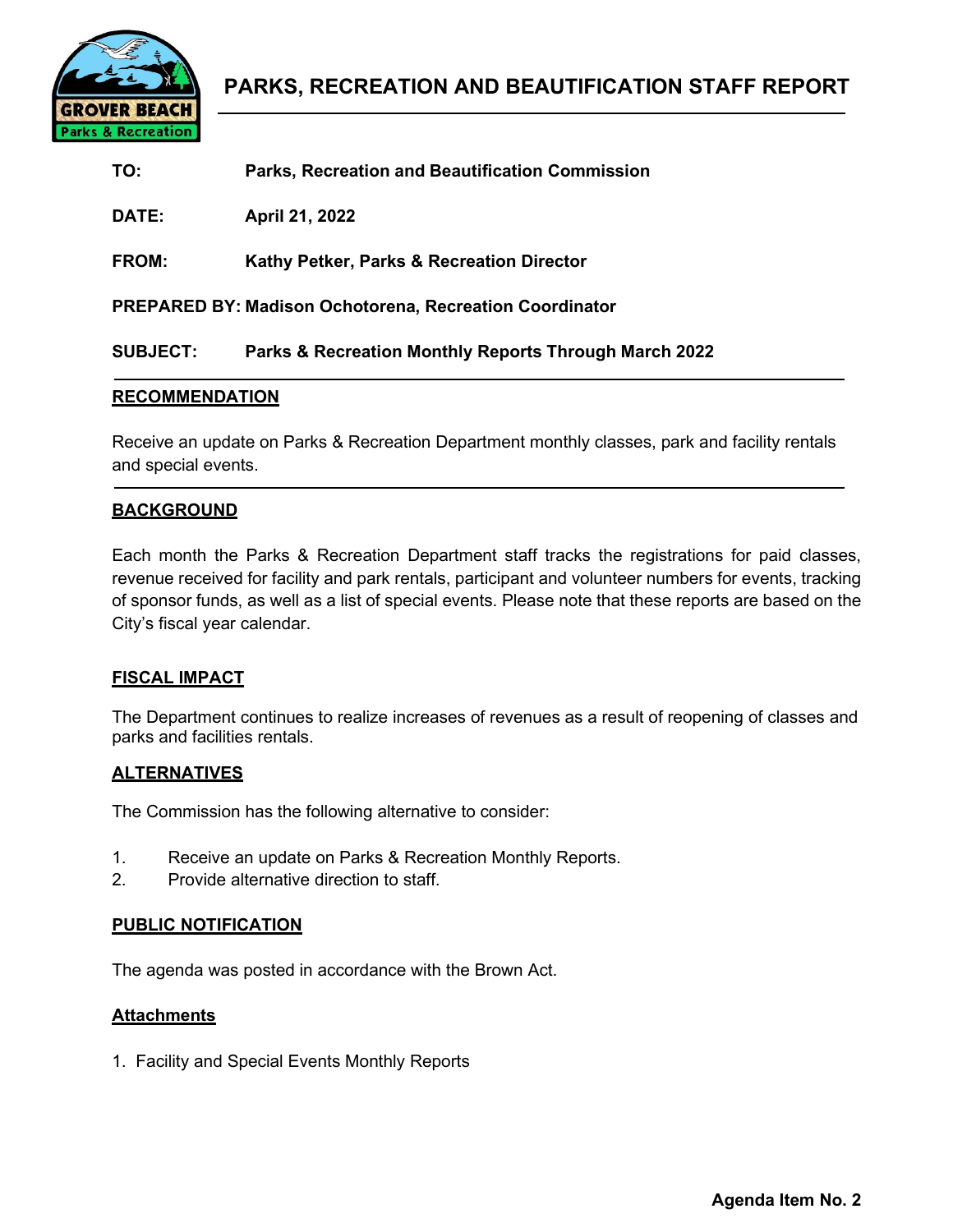# **Grover Beach Parks & Recreation**

FY 2022 Monthly Report

| <b>Grover Beach Community Center</b><br>July<br>Sept.<br>Oct.<br>Nov.<br>Dec.<br>Jan.<br>Feb.<br>Mar.<br>April<br>May<br>June<br>Aug.<br>City Sponsored (includes City of GB, Federal, State, or<br>$\Omega$<br>$\mathbf 0$<br>3<br>0<br>$\overline{c}$<br>$\mathbf{0}$<br>$\Omega$<br>$\mathbf 0$<br>$\mathbf 0$<br>8<br>other local gov't agencies)<br>$\mathbf{1}$<br>1<br>$\mathbf{1}$<br>Grover Beach Non-Profit<br>$\Omega$<br>$\mathbf{1}$<br>$\Omega$<br>$\overline{1}$<br>$\Omega$<br>$\Omega$<br>$\overline{7}$<br>$\mathbf{1}$<br>$\mathbf 1$<br>1<br>$\Omega$<br>Non-Profit<br>$\Omega$<br>$\mathbf 0$<br>$\Omega$<br>$\Omega$<br>$\mathbf 0$<br>$\Omega$<br>$\Omega$<br>$\Omega$<br>$\Omega$<br>$\mathbf{1}$<br>$\Omega$<br>$\Omega$<br>-1<br>$\overline{c}$<br>$\Omega$<br>$\Omega$<br>$\Omega$<br>0<br>$\mathbf 0$<br>$\Omega$<br>$\overline{1}$<br>3<br>$\Omega$<br>$\Omega$<br>6<br>Private<br>$\Omega$<br>\$0<br>\$99<br>Non-Profit Usage Fees Collected<br>\$0<br>\$548<br>\$0<br>\$548<br>\$1,261<br>\$372<br>\$97<br>\$0<br>\$0<br>\$0<br>\$0<br>\$0<br>Private Usage Fees Collected<br>\$0<br>\$0<br>\$0<br>\$0<br>\$1,064<br>\$0<br>\$1,150<br>\$0<br>\$0<br>\$0<br>$\mathbf 0$<br>$\mathsf 0$<br>$\mathsf 0$<br>$\mathsf 0$<br>$\mathbf 0$<br>$\mathbf{0}$<br>$\Omega$<br>$\mathbf 0$<br>$\mathbf 0$<br>$\mathbf{1}$<br>Number of Functions Requiring Building Attendant<br>0<br>0<br>$\overline{1}$<br>3<br><b>Total Community Center Uses</b><br>$\mathbf{1}$<br>$\mathbf{1}$<br>$\mathbf{3}$<br>$\mathbf 0$<br>$\mathbf{1}$<br>$\mathbf{3}$<br>3<br>5 <sup>5</sup><br>$\mathbf 0$<br>0<br>$\mathbf 0$<br>20<br>\$0<br>\$1,261<br>\$0<br>\$372<br>\$0<br>\$0<br><b>Total Community Center Fees Collected</b><br>\$548<br>\$548<br>\$548<br>\$1,163<br>\$1,247<br>\$0<br><b>Ramona Garden Park Center</b><br>July<br>Nov.<br>Dec.<br>Jan.<br>Feb.<br>Mar.<br>April<br>May<br>Aug.<br>Sept.<br>Oct.<br>June<br>City Sponsored (includes City of GB, Federal, State, or<br>3<br>3<br>$\mathbf 0$<br>24<br>$\overline{4}$<br>6<br>4<br>$\mathbf 1$<br>$\Omega$<br>$\mathbf 0$<br>other local gov't agencies)<br>-1<br>1<br>$\mathbf 1$<br>Grover Beach Non-Profit<br>$\Omega$<br>$\mathbf{0}$<br>$\mathbf 0$<br>$\mathbf{2}$<br>$\overline{1}$<br>$\Omega$<br>$\Omega$<br>$\mathbf{0}$<br>$\mathbf 0$<br>1<br>$\Omega$<br>$\mathbf 0$<br>$\boldsymbol{\Lambda}$<br>Non-Profit<br>$\mathbf 0$<br>$\Omega$<br>$\Omega$<br>$\Omega$<br>$\Omega$<br>$\overline{2}$<br>$\mathbf{1}$<br>0<br>$\Omega$<br>0<br>$\overline{1}$<br>$\Omega$<br>$\Omega$<br>$\mathbf 0$<br>$\mathbf 0$<br>$\mathbf 0$<br>$\mathbf 0$<br>3<br>Private<br>$\Omega$<br>$\mathbf 0$<br>$\overline{1}$<br>$\overline{1}$<br>$\mathbf{0}$<br>$\Omega$<br>$\mathbf 0$<br>$\mathbf{1}$<br>\$82<br>\$41<br>\$82<br>\$41<br>\$0<br>\$0<br>\$0<br>\$0<br>\$0<br>Non-Profit Usage Fees Collected<br>\$0<br>\$0<br>\$21<br>\$0<br>\$0<br>\$0<br>\$0<br>\$0<br>\$0<br>Private Usage Fees Collected<br>\$150<br>\$0<br>\$0<br>\$188<br>\$225<br>\$0<br>$\mathbf 0$<br>Number of Functions Requiring Building Attendant<br>0<br>$\mathbf 0$<br>$\mathbf 0$<br>$\mathbf 0$<br>$\mathbf 0$<br>$\mathbf{0}$<br>$\Omega$<br>$\mathbf 0$<br>0<br>$\overline{2}$<br>1<br>$\mathbf{1}$<br>$\overline{7}$<br>$\overline{\mathbf{4}}$<br><b>Total Ramona Center Uses</b><br>6<br>3<br>$\mathbf 0$<br>$\overline{\mathbf{4}}$<br>$\overline{2}$<br>$\overline{2}$<br>$\overline{2}$<br>$\mathbf 0$<br>$\mathbf 0$<br>$\pmb{0}$<br>30<br>\$82<br>\$225<br>\$0<br>\$0<br>\$232<br>\$41<br>\$0<br>\$0<br>\$41<br>\$188<br>\$21<br>\$0<br><b>Total Ramona Center Fees Collected</b><br><b>Grover Heights Park</b><br>July<br>Sept.<br>Oct.<br>Nov.<br>Dec.<br>Jan.<br>Feb.<br>Mar.<br>April<br>May<br>June<br>Aug.<br>Group Barbecue Area Reservations<br>10<br>$\overline{2}$<br>2<br>$\mathbf 0$<br>42<br>4<br>9<br>4<br>4<br>$\overline{7}$<br>$\Omega$<br>$\Omega$<br>$\mathbf 0$<br><b>Volleyball Court Reservations</b><br>$\mathbf 0$<br>$\Omega$<br>$\mathbf 0$<br>$\mathbf 0$<br>$\Omega$<br>0<br>$\Omega$<br>$\mathbf 0$<br>0<br>$\mathbf{0}$<br>$\Omega$<br>$\mathbf 0$<br>$\mathbf 0$<br>Horseshoe Pit Reservations<br>$\Omega$<br>$\Omega$<br>$\Omega$<br>$\mathbf 0$<br>$\Omega$<br>$\Omega$<br>$\Omega$<br>$\Omega$<br>$\mathbf{0}$<br>$\Omega$<br>$\Omega$<br>$\mathbf 0$<br>$\Omega$<br><b>Tennis Court Reservations</b><br>$\Omega$<br>$\mathbf 0$<br>$\mathbf{0}$<br>$\mathbf 0$<br>$\mathbf 0$<br>$\pmb{0}$<br>$\mathbf 0$<br>$\mathbf 0$<br>$\mathbf{0}$<br>$\mathbf 0$<br>$\mathbf 0$<br>$\mathbf 0$<br>$\Omega$<br>\$377<br>\$888<br>\$292<br>\$226<br>\$157<br>\$226<br>\$0<br>\$610<br>\$0<br>\$0<br>\$0<br>Grover Heights Park Usage Fees Collected<br>\$929<br>$\overline{4}$<br>$\overline{\mathbf{4}}$<br>$\overline{2}$<br>$\overline{7}$<br>10<br>$\overline{4}$<br>9<br>$\mathbf{2}$<br>$\mathbf 0$<br>$\mathbf 0$<br>$\mathbf 0$<br>$\mathbf 0$<br>42<br><b>Total Grover Heights Park Uses</b><br>\$929<br>\$377<br>\$888<br>\$292<br>\$226<br>\$157<br>\$226<br>\$0<br>\$610<br>\$0<br>\$0<br>\$0<br><b>Total Grover Heights Park Fees Collected</b><br>16th Street Park<br><b>Total</b><br>July<br>Sept.<br>Nov.<br>Dec.<br>Jan.<br>Feb.<br>Mar.<br>April<br>May<br>Aug.<br>Oct.<br>June<br>Group Barbecue Area Reservations<br>9<br>5<br>6<br>61<br>5<br>9<br>9<br>6<br>$\overline{A}$<br>8<br>$\Omega$<br>$\mathbf 0$<br>$\mathbf 0$<br><b>Volleyball Court Reservations</b><br>$\Omega$<br>$\Omega$<br>$\mathbf{0}$<br>$\mathbf 0$<br>$\mathbf 0$<br>$\mathbf 0$<br>$\Omega$<br>0<br>$\mathbf 0$<br>$\mathbf 0$<br>$\mathbf{0}$<br>$\Omega$<br>$\mathbf 0$<br>Horseshoe Pit Reservations<br>$\mathbf 0$<br>$\Omega$<br>$\Omega$<br>$\Omega$<br>$\Omega$<br>$\mathbf 0$<br>$\mathbf 0$<br>$\Omega$<br>$\Omega$<br>$\mathbf{0}$<br>$\Omega$<br>$\mathbf{0}$<br>$\Omega$ | <b>Facility/Park Rentals</b> |  |  |  |  |  |  |                           |
|---------------------------------------------------------------------------------------------------------------------------------------------------------------------------------------------------------------------------------------------------------------------------------------------------------------------------------------------------------------------------------------------------------------------------------------------------------------------------------------------------------------------------------------------------------------------------------------------------------------------------------------------------------------------------------------------------------------------------------------------------------------------------------------------------------------------------------------------------------------------------------------------------------------------------------------------------------------------------------------------------------------------------------------------------------------------------------------------------------------------------------------------------------------------------------------------------------------------------------------------------------------------------------------------------------------------------------------------------------------------------------------------------------------------------------------------------------------------------------------------------------------------------------------------------------------------------------------------------------------------------------------------------------------------------------------------------------------------------------------------------------------------------------------------------------------------------------------------------------------------------------------------------------------------------------------------------------------------------------------------------------------------------------------------------------------------------------------------------------------------------------------------------------------------------------------------------------------------------------------------------------------------------------------------------------------------------------------------------------------------------------------------------------------------------------------------------------------------------------------------------------------------------------------------------------------------------------------------------------------------------------------------------------------------------------------------------------------------------------------------------------------------------------------------------------------------------------------------------------------------------------------------------------------------------------------------------------------------------------------------------------------------------------------------------------------------------------------------------------------------------------------------------------------------------------------------------------------------------------------------------------------------------------------------------------------------------------------------------------------------------------------------------------------------------------------------------------------------------------------------------------------------------------------------------------------------------------------------------------------------------------------------------------------------------------------------------------------------------------------------------------------------------------------------------------------------------------------------------------------------------------------------------------------------------------------------------------------------------------------------------------------------------------------------------------------------------------------------------------------------------------------------------------------------------------------------------------------------------------------------------------------------------------------------------------------------------------------------------------------------------------------------------------------------------------------------------------------------------------------------------------------------------------------------------------------------------------------------------------------------------------------------------------------------------------------------------------------------------------------------------------------------------------------------------------------------------------------------------------------------------------------------------------------------------------------------------------------------------------------------------------------------------------------------------------------------------------------------------------------------------------------------------------------------------------------------------------------------------------------------------------------------------------------------------------------------------------------------------------------------------------------------------------------------------------------------------------------------------------------------------------------------------------------------------------------------------------------------------------------------------------------------------------------------------------------------------------------------------------------------------------------------------------------------------------------------------------------------------------------------------|------------------------------|--|--|--|--|--|--|---------------------------|
|                                                                                                                                                                                                                                                                                                                                                                                                                                                                                                                                                                                                                                                                                                                                                                                                                                                                                                                                                                                                                                                                                                                                                                                                                                                                                                                                                                                                                                                                                                                                                                                                                                                                                                                                                                                                                                                                                                                                                                                                                                                                                                                                                                                                                                                                                                                                                                                                                                                                                                                                                                                                                                                                                                                                                                                                                                                                                                                                                                                                                                                                                                                                                                                                                                                                                                                                                                                                                                                                                                                                                                                                                                                                                                                                                                                                                                                                                                                                                                                                                                                                                                                                                                                                                                                                                                                                                                                                                                                                                                                                                                                                                                                                                                                                                                                                                                                                                                                                                                                                                                                                                                                                                                                                                                                                                                                                                                                                                                                                                                                                                                                                                                                                                                                                                                                                                                                                           |                              |  |  |  |  |  |  | Total                     |
|                                                                                                                                                                                                                                                                                                                                                                                                                                                                                                                                                                                                                                                                                                                                                                                                                                                                                                                                                                                                                                                                                                                                                                                                                                                                                                                                                                                                                                                                                                                                                                                                                                                                                                                                                                                                                                                                                                                                                                                                                                                                                                                                                                                                                                                                                                                                                                                                                                                                                                                                                                                                                                                                                                                                                                                                                                                                                                                                                                                                                                                                                                                                                                                                                                                                                                                                                                                                                                                                                                                                                                                                                                                                                                                                                                                                                                                                                                                                                                                                                                                                                                                                                                                                                                                                                                                                                                                                                                                                                                                                                                                                                                                                                                                                                                                                                                                                                                                                                                                                                                                                                                                                                                                                                                                                                                                                                                                                                                                                                                                                                                                                                                                                                                                                                                                                                                                                           |                              |  |  |  |  |  |  |                           |
|                                                                                                                                                                                                                                                                                                                                                                                                                                                                                                                                                                                                                                                                                                                                                                                                                                                                                                                                                                                                                                                                                                                                                                                                                                                                                                                                                                                                                                                                                                                                                                                                                                                                                                                                                                                                                                                                                                                                                                                                                                                                                                                                                                                                                                                                                                                                                                                                                                                                                                                                                                                                                                                                                                                                                                                                                                                                                                                                                                                                                                                                                                                                                                                                                                                                                                                                                                                                                                                                                                                                                                                                                                                                                                                                                                                                                                                                                                                                                                                                                                                                                                                                                                                                                                                                                                                                                                                                                                                                                                                                                                                                                                                                                                                                                                                                                                                                                                                                                                                                                                                                                                                                                                                                                                                                                                                                                                                                                                                                                                                                                                                                                                                                                                                                                                                                                                                                           |                              |  |  |  |  |  |  |                           |
|                                                                                                                                                                                                                                                                                                                                                                                                                                                                                                                                                                                                                                                                                                                                                                                                                                                                                                                                                                                                                                                                                                                                                                                                                                                                                                                                                                                                                                                                                                                                                                                                                                                                                                                                                                                                                                                                                                                                                                                                                                                                                                                                                                                                                                                                                                                                                                                                                                                                                                                                                                                                                                                                                                                                                                                                                                                                                                                                                                                                                                                                                                                                                                                                                                                                                                                                                                                                                                                                                                                                                                                                                                                                                                                                                                                                                                                                                                                                                                                                                                                                                                                                                                                                                                                                                                                                                                                                                                                                                                                                                                                                                                                                                                                                                                                                                                                                                                                                                                                                                                                                                                                                                                                                                                                                                                                                                                                                                                                                                                                                                                                                                                                                                                                                                                                                                                                                           |                              |  |  |  |  |  |  |                           |
|                                                                                                                                                                                                                                                                                                                                                                                                                                                                                                                                                                                                                                                                                                                                                                                                                                                                                                                                                                                                                                                                                                                                                                                                                                                                                                                                                                                                                                                                                                                                                                                                                                                                                                                                                                                                                                                                                                                                                                                                                                                                                                                                                                                                                                                                                                                                                                                                                                                                                                                                                                                                                                                                                                                                                                                                                                                                                                                                                                                                                                                                                                                                                                                                                                                                                                                                                                                                                                                                                                                                                                                                                                                                                                                                                                                                                                                                                                                                                                                                                                                                                                                                                                                                                                                                                                                                                                                                                                                                                                                                                                                                                                                                                                                                                                                                                                                                                                                                                                                                                                                                                                                                                                                                                                                                                                                                                                                                                                                                                                                                                                                                                                                                                                                                                                                                                                                                           |                              |  |  |  |  |  |  |                           |
|                                                                                                                                                                                                                                                                                                                                                                                                                                                                                                                                                                                                                                                                                                                                                                                                                                                                                                                                                                                                                                                                                                                                                                                                                                                                                                                                                                                                                                                                                                                                                                                                                                                                                                                                                                                                                                                                                                                                                                                                                                                                                                                                                                                                                                                                                                                                                                                                                                                                                                                                                                                                                                                                                                                                                                                                                                                                                                                                                                                                                                                                                                                                                                                                                                                                                                                                                                                                                                                                                                                                                                                                                                                                                                                                                                                                                                                                                                                                                                                                                                                                                                                                                                                                                                                                                                                                                                                                                                                                                                                                                                                                                                                                                                                                                                                                                                                                                                                                                                                                                                                                                                                                                                                                                                                                                                                                                                                                                                                                                                                                                                                                                                                                                                                                                                                                                                                                           |                              |  |  |  |  |  |  |                           |
|                                                                                                                                                                                                                                                                                                                                                                                                                                                                                                                                                                                                                                                                                                                                                                                                                                                                                                                                                                                                                                                                                                                                                                                                                                                                                                                                                                                                                                                                                                                                                                                                                                                                                                                                                                                                                                                                                                                                                                                                                                                                                                                                                                                                                                                                                                                                                                                                                                                                                                                                                                                                                                                                                                                                                                                                                                                                                                                                                                                                                                                                                                                                                                                                                                                                                                                                                                                                                                                                                                                                                                                                                                                                                                                                                                                                                                                                                                                                                                                                                                                                                                                                                                                                                                                                                                                                                                                                                                                                                                                                                                                                                                                                                                                                                                                                                                                                                                                                                                                                                                                                                                                                                                                                                                                                                                                                                                                                                                                                                                                                                                                                                                                                                                                                                                                                                                                                           |                              |  |  |  |  |  |  | \$2,925                   |
|                                                                                                                                                                                                                                                                                                                                                                                                                                                                                                                                                                                                                                                                                                                                                                                                                                                                                                                                                                                                                                                                                                                                                                                                                                                                                                                                                                                                                                                                                                                                                                                                                                                                                                                                                                                                                                                                                                                                                                                                                                                                                                                                                                                                                                                                                                                                                                                                                                                                                                                                                                                                                                                                                                                                                                                                                                                                                                                                                                                                                                                                                                                                                                                                                                                                                                                                                                                                                                                                                                                                                                                                                                                                                                                                                                                                                                                                                                                                                                                                                                                                                                                                                                                                                                                                                                                                                                                                                                                                                                                                                                                                                                                                                                                                                                                                                                                                                                                                                                                                                                                                                                                                                                                                                                                                                                                                                                                                                                                                                                                                                                                                                                                                                                                                                                                                                                                                           |                              |  |  |  |  |  |  | \$2,214                   |
|                                                                                                                                                                                                                                                                                                                                                                                                                                                                                                                                                                                                                                                                                                                                                                                                                                                                                                                                                                                                                                                                                                                                                                                                                                                                                                                                                                                                                                                                                                                                                                                                                                                                                                                                                                                                                                                                                                                                                                                                                                                                                                                                                                                                                                                                                                                                                                                                                                                                                                                                                                                                                                                                                                                                                                                                                                                                                                                                                                                                                                                                                                                                                                                                                                                                                                                                                                                                                                                                                                                                                                                                                                                                                                                                                                                                                                                                                                                                                                                                                                                                                                                                                                                                                                                                                                                                                                                                                                                                                                                                                                                                                                                                                                                                                                                                                                                                                                                                                                                                                                                                                                                                                                                                                                                                                                                                                                                                                                                                                                                                                                                                                                                                                                                                                                                                                                                                           |                              |  |  |  |  |  |  |                           |
|                                                                                                                                                                                                                                                                                                                                                                                                                                                                                                                                                                                                                                                                                                                                                                                                                                                                                                                                                                                                                                                                                                                                                                                                                                                                                                                                                                                                                                                                                                                                                                                                                                                                                                                                                                                                                                                                                                                                                                                                                                                                                                                                                                                                                                                                                                                                                                                                                                                                                                                                                                                                                                                                                                                                                                                                                                                                                                                                                                                                                                                                                                                                                                                                                                                                                                                                                                                                                                                                                                                                                                                                                                                                                                                                                                                                                                                                                                                                                                                                                                                                                                                                                                                                                                                                                                                                                                                                                                                                                                                                                                                                                                                                                                                                                                                                                                                                                                                                                                                                                                                                                                                                                                                                                                                                                                                                                                                                                                                                                                                                                                                                                                                                                                                                                                                                                                                                           |                              |  |  |  |  |  |  |                           |
|                                                                                                                                                                                                                                                                                                                                                                                                                                                                                                                                                                                                                                                                                                                                                                                                                                                                                                                                                                                                                                                                                                                                                                                                                                                                                                                                                                                                                                                                                                                                                                                                                                                                                                                                                                                                                                                                                                                                                                                                                                                                                                                                                                                                                                                                                                                                                                                                                                                                                                                                                                                                                                                                                                                                                                                                                                                                                                                                                                                                                                                                                                                                                                                                                                                                                                                                                                                                                                                                                                                                                                                                                                                                                                                                                                                                                                                                                                                                                                                                                                                                                                                                                                                                                                                                                                                                                                                                                                                                                                                                                                                                                                                                                                                                                                                                                                                                                                                                                                                                                                                                                                                                                                                                                                                                                                                                                                                                                                                                                                                                                                                                                                                                                                                                                                                                                                                                           |                              |  |  |  |  |  |  | \$5,687                   |
|                                                                                                                                                                                                                                                                                                                                                                                                                                                                                                                                                                                                                                                                                                                                                                                                                                                                                                                                                                                                                                                                                                                                                                                                                                                                                                                                                                                                                                                                                                                                                                                                                                                                                                                                                                                                                                                                                                                                                                                                                                                                                                                                                                                                                                                                                                                                                                                                                                                                                                                                                                                                                                                                                                                                                                                                                                                                                                                                                                                                                                                                                                                                                                                                                                                                                                                                                                                                                                                                                                                                                                                                                                                                                                                                                                                                                                                                                                                                                                                                                                                                                                                                                                                                                                                                                                                                                                                                                                                                                                                                                                                                                                                                                                                                                                                                                                                                                                                                                                                                                                                                                                                                                                                                                                                                                                                                                                                                                                                                                                                                                                                                                                                                                                                                                                                                                                                                           |                              |  |  |  |  |  |  | Total                     |
|                                                                                                                                                                                                                                                                                                                                                                                                                                                                                                                                                                                                                                                                                                                                                                                                                                                                                                                                                                                                                                                                                                                                                                                                                                                                                                                                                                                                                                                                                                                                                                                                                                                                                                                                                                                                                                                                                                                                                                                                                                                                                                                                                                                                                                                                                                                                                                                                                                                                                                                                                                                                                                                                                                                                                                                                                                                                                                                                                                                                                                                                                                                                                                                                                                                                                                                                                                                                                                                                                                                                                                                                                                                                                                                                                                                                                                                                                                                                                                                                                                                                                                                                                                                                                                                                                                                                                                                                                                                                                                                                                                                                                                                                                                                                                                                                                                                                                                                                                                                                                                                                                                                                                                                                                                                                                                                                                                                                                                                                                                                                                                                                                                                                                                                                                                                                                                                                           |                              |  |  |  |  |  |  |                           |
|                                                                                                                                                                                                                                                                                                                                                                                                                                                                                                                                                                                                                                                                                                                                                                                                                                                                                                                                                                                                                                                                                                                                                                                                                                                                                                                                                                                                                                                                                                                                                                                                                                                                                                                                                                                                                                                                                                                                                                                                                                                                                                                                                                                                                                                                                                                                                                                                                                                                                                                                                                                                                                                                                                                                                                                                                                                                                                                                                                                                                                                                                                                                                                                                                                                                                                                                                                                                                                                                                                                                                                                                                                                                                                                                                                                                                                                                                                                                                                                                                                                                                                                                                                                                                                                                                                                                                                                                                                                                                                                                                                                                                                                                                                                                                                                                                                                                                                                                                                                                                                                                                                                                                                                                                                                                                                                                                                                                                                                                                                                                                                                                                                                                                                                                                                                                                                                                           |                              |  |  |  |  |  |  |                           |
|                                                                                                                                                                                                                                                                                                                                                                                                                                                                                                                                                                                                                                                                                                                                                                                                                                                                                                                                                                                                                                                                                                                                                                                                                                                                                                                                                                                                                                                                                                                                                                                                                                                                                                                                                                                                                                                                                                                                                                                                                                                                                                                                                                                                                                                                                                                                                                                                                                                                                                                                                                                                                                                                                                                                                                                                                                                                                                                                                                                                                                                                                                                                                                                                                                                                                                                                                                                                                                                                                                                                                                                                                                                                                                                                                                                                                                                                                                                                                                                                                                                                                                                                                                                                                                                                                                                                                                                                                                                                                                                                                                                                                                                                                                                                                                                                                                                                                                                                                                                                                                                                                                                                                                                                                                                                                                                                                                                                                                                                                                                                                                                                                                                                                                                                                                                                                                                                           |                              |  |  |  |  |  |  |                           |
|                                                                                                                                                                                                                                                                                                                                                                                                                                                                                                                                                                                                                                                                                                                                                                                                                                                                                                                                                                                                                                                                                                                                                                                                                                                                                                                                                                                                                                                                                                                                                                                                                                                                                                                                                                                                                                                                                                                                                                                                                                                                                                                                                                                                                                                                                                                                                                                                                                                                                                                                                                                                                                                                                                                                                                                                                                                                                                                                                                                                                                                                                                                                                                                                                                                                                                                                                                                                                                                                                                                                                                                                                                                                                                                                                                                                                                                                                                                                                                                                                                                                                                                                                                                                                                                                                                                                                                                                                                                                                                                                                                                                                                                                                                                                                                                                                                                                                                                                                                                                                                                                                                                                                                                                                                                                                                                                                                                                                                                                                                                                                                                                                                                                                                                                                                                                                                                                           |                              |  |  |  |  |  |  |                           |
|                                                                                                                                                                                                                                                                                                                                                                                                                                                                                                                                                                                                                                                                                                                                                                                                                                                                                                                                                                                                                                                                                                                                                                                                                                                                                                                                                                                                                                                                                                                                                                                                                                                                                                                                                                                                                                                                                                                                                                                                                                                                                                                                                                                                                                                                                                                                                                                                                                                                                                                                                                                                                                                                                                                                                                                                                                                                                                                                                                                                                                                                                                                                                                                                                                                                                                                                                                                                                                                                                                                                                                                                                                                                                                                                                                                                                                                                                                                                                                                                                                                                                                                                                                                                                                                                                                                                                                                                                                                                                                                                                                                                                                                                                                                                                                                                                                                                                                                                                                                                                                                                                                                                                                                                                                                                                                                                                                                                                                                                                                                                                                                                                                                                                                                                                                                                                                                                           |                              |  |  |  |  |  |  |                           |
|                                                                                                                                                                                                                                                                                                                                                                                                                                                                                                                                                                                                                                                                                                                                                                                                                                                                                                                                                                                                                                                                                                                                                                                                                                                                                                                                                                                                                                                                                                                                                                                                                                                                                                                                                                                                                                                                                                                                                                                                                                                                                                                                                                                                                                                                                                                                                                                                                                                                                                                                                                                                                                                                                                                                                                                                                                                                                                                                                                                                                                                                                                                                                                                                                                                                                                                                                                                                                                                                                                                                                                                                                                                                                                                                                                                                                                                                                                                                                                                                                                                                                                                                                                                                                                                                                                                                                                                                                                                                                                                                                                                                                                                                                                                                                                                                                                                                                                                                                                                                                                                                                                                                                                                                                                                                                                                                                                                                                                                                                                                                                                                                                                                                                                                                                                                                                                                                           |                              |  |  |  |  |  |  | \$267                     |
|                                                                                                                                                                                                                                                                                                                                                                                                                                                                                                                                                                                                                                                                                                                                                                                                                                                                                                                                                                                                                                                                                                                                                                                                                                                                                                                                                                                                                                                                                                                                                                                                                                                                                                                                                                                                                                                                                                                                                                                                                                                                                                                                                                                                                                                                                                                                                                                                                                                                                                                                                                                                                                                                                                                                                                                                                                                                                                                                                                                                                                                                                                                                                                                                                                                                                                                                                                                                                                                                                                                                                                                                                                                                                                                                                                                                                                                                                                                                                                                                                                                                                                                                                                                                                                                                                                                                                                                                                                                                                                                                                                                                                                                                                                                                                                                                                                                                                                                                                                                                                                                                                                                                                                                                                                                                                                                                                                                                                                                                                                                                                                                                                                                                                                                                                                                                                                                                           |                              |  |  |  |  |  |  | \$563                     |
|                                                                                                                                                                                                                                                                                                                                                                                                                                                                                                                                                                                                                                                                                                                                                                                                                                                                                                                                                                                                                                                                                                                                                                                                                                                                                                                                                                                                                                                                                                                                                                                                                                                                                                                                                                                                                                                                                                                                                                                                                                                                                                                                                                                                                                                                                                                                                                                                                                                                                                                                                                                                                                                                                                                                                                                                                                                                                                                                                                                                                                                                                                                                                                                                                                                                                                                                                                                                                                                                                                                                                                                                                                                                                                                                                                                                                                                                                                                                                                                                                                                                                                                                                                                                                                                                                                                                                                                                                                                                                                                                                                                                                                                                                                                                                                                                                                                                                                                                                                                                                                                                                                                                                                                                                                                                                                                                                                                                                                                                                                                                                                                                                                                                                                                                                                                                                                                                           |                              |  |  |  |  |  |  |                           |
|                                                                                                                                                                                                                                                                                                                                                                                                                                                                                                                                                                                                                                                                                                                                                                                                                                                                                                                                                                                                                                                                                                                                                                                                                                                                                                                                                                                                                                                                                                                                                                                                                                                                                                                                                                                                                                                                                                                                                                                                                                                                                                                                                                                                                                                                                                                                                                                                                                                                                                                                                                                                                                                                                                                                                                                                                                                                                                                                                                                                                                                                                                                                                                                                                                                                                                                                                                                                                                                                                                                                                                                                                                                                                                                                                                                                                                                                                                                                                                                                                                                                                                                                                                                                                                                                                                                                                                                                                                                                                                                                                                                                                                                                                                                                                                                                                                                                                                                                                                                                                                                                                                                                                                                                                                                                                                                                                                                                                                                                                                                                                                                                                                                                                                                                                                                                                                                                           |                              |  |  |  |  |  |  |                           |
|                                                                                                                                                                                                                                                                                                                                                                                                                                                                                                                                                                                                                                                                                                                                                                                                                                                                                                                                                                                                                                                                                                                                                                                                                                                                                                                                                                                                                                                                                                                                                                                                                                                                                                                                                                                                                                                                                                                                                                                                                                                                                                                                                                                                                                                                                                                                                                                                                                                                                                                                                                                                                                                                                                                                                                                                                                                                                                                                                                                                                                                                                                                                                                                                                                                                                                                                                                                                                                                                                                                                                                                                                                                                                                                                                                                                                                                                                                                                                                                                                                                                                                                                                                                                                                                                                                                                                                                                                                                                                                                                                                                                                                                                                                                                                                                                                                                                                                                                                                                                                                                                                                                                                                                                                                                                                                                                                                                                                                                                                                                                                                                                                                                                                                                                                                                                                                                                           |                              |  |  |  |  |  |  | \$829                     |
|                                                                                                                                                                                                                                                                                                                                                                                                                                                                                                                                                                                                                                                                                                                                                                                                                                                                                                                                                                                                                                                                                                                                                                                                                                                                                                                                                                                                                                                                                                                                                                                                                                                                                                                                                                                                                                                                                                                                                                                                                                                                                                                                                                                                                                                                                                                                                                                                                                                                                                                                                                                                                                                                                                                                                                                                                                                                                                                                                                                                                                                                                                                                                                                                                                                                                                                                                                                                                                                                                                                                                                                                                                                                                                                                                                                                                                                                                                                                                                                                                                                                                                                                                                                                                                                                                                                                                                                                                                                                                                                                                                                                                                                                                                                                                                                                                                                                                                                                                                                                                                                                                                                                                                                                                                                                                                                                                                                                                                                                                                                                                                                                                                                                                                                                                                                                                                                                           |                              |  |  |  |  |  |  | <b>Total</b>              |
|                                                                                                                                                                                                                                                                                                                                                                                                                                                                                                                                                                                                                                                                                                                                                                                                                                                                                                                                                                                                                                                                                                                                                                                                                                                                                                                                                                                                                                                                                                                                                                                                                                                                                                                                                                                                                                                                                                                                                                                                                                                                                                                                                                                                                                                                                                                                                                                                                                                                                                                                                                                                                                                                                                                                                                                                                                                                                                                                                                                                                                                                                                                                                                                                                                                                                                                                                                                                                                                                                                                                                                                                                                                                                                                                                                                                                                                                                                                                                                                                                                                                                                                                                                                                                                                                                                                                                                                                                                                                                                                                                                                                                                                                                                                                                                                                                                                                                                                                                                                                                                                                                                                                                                                                                                                                                                                                                                                                                                                                                                                                                                                                                                                                                                                                                                                                                                                                           |                              |  |  |  |  |  |  |                           |
|                                                                                                                                                                                                                                                                                                                                                                                                                                                                                                                                                                                                                                                                                                                                                                                                                                                                                                                                                                                                                                                                                                                                                                                                                                                                                                                                                                                                                                                                                                                                                                                                                                                                                                                                                                                                                                                                                                                                                                                                                                                                                                                                                                                                                                                                                                                                                                                                                                                                                                                                                                                                                                                                                                                                                                                                                                                                                                                                                                                                                                                                                                                                                                                                                                                                                                                                                                                                                                                                                                                                                                                                                                                                                                                                                                                                                                                                                                                                                                                                                                                                                                                                                                                                                                                                                                                                                                                                                                                                                                                                                                                                                                                                                                                                                                                                                                                                                                                                                                                                                                                                                                                                                                                                                                                                                                                                                                                                                                                                                                                                                                                                                                                                                                                                                                                                                                                                           |                              |  |  |  |  |  |  |                           |
|                                                                                                                                                                                                                                                                                                                                                                                                                                                                                                                                                                                                                                                                                                                                                                                                                                                                                                                                                                                                                                                                                                                                                                                                                                                                                                                                                                                                                                                                                                                                                                                                                                                                                                                                                                                                                                                                                                                                                                                                                                                                                                                                                                                                                                                                                                                                                                                                                                                                                                                                                                                                                                                                                                                                                                                                                                                                                                                                                                                                                                                                                                                                                                                                                                                                                                                                                                                                                                                                                                                                                                                                                                                                                                                                                                                                                                                                                                                                                                                                                                                                                                                                                                                                                                                                                                                                                                                                                                                                                                                                                                                                                                                                                                                                                                                                                                                                                                                                                                                                                                                                                                                                                                                                                                                                                                                                                                                                                                                                                                                                                                                                                                                                                                                                                                                                                                                                           |                              |  |  |  |  |  |  |                           |
|                                                                                                                                                                                                                                                                                                                                                                                                                                                                                                                                                                                                                                                                                                                                                                                                                                                                                                                                                                                                                                                                                                                                                                                                                                                                                                                                                                                                                                                                                                                                                                                                                                                                                                                                                                                                                                                                                                                                                                                                                                                                                                                                                                                                                                                                                                                                                                                                                                                                                                                                                                                                                                                                                                                                                                                                                                                                                                                                                                                                                                                                                                                                                                                                                                                                                                                                                                                                                                                                                                                                                                                                                                                                                                                                                                                                                                                                                                                                                                                                                                                                                                                                                                                                                                                                                                                                                                                                                                                                                                                                                                                                                                                                                                                                                                                                                                                                                                                                                                                                                                                                                                                                                                                                                                                                                                                                                                                                                                                                                                                                                                                                                                                                                                                                                                                                                                                                           |                              |  |  |  |  |  |  |                           |
|                                                                                                                                                                                                                                                                                                                                                                                                                                                                                                                                                                                                                                                                                                                                                                                                                                                                                                                                                                                                                                                                                                                                                                                                                                                                                                                                                                                                                                                                                                                                                                                                                                                                                                                                                                                                                                                                                                                                                                                                                                                                                                                                                                                                                                                                                                                                                                                                                                                                                                                                                                                                                                                                                                                                                                                                                                                                                                                                                                                                                                                                                                                                                                                                                                                                                                                                                                                                                                                                                                                                                                                                                                                                                                                                                                                                                                                                                                                                                                                                                                                                                                                                                                                                                                                                                                                                                                                                                                                                                                                                                                                                                                                                                                                                                                                                                                                                                                                                                                                                                                                                                                                                                                                                                                                                                                                                                                                                                                                                                                                                                                                                                                                                                                                                                                                                                                                                           |                              |  |  |  |  |  |  | \$3,705                   |
|                                                                                                                                                                                                                                                                                                                                                                                                                                                                                                                                                                                                                                                                                                                                                                                                                                                                                                                                                                                                                                                                                                                                                                                                                                                                                                                                                                                                                                                                                                                                                                                                                                                                                                                                                                                                                                                                                                                                                                                                                                                                                                                                                                                                                                                                                                                                                                                                                                                                                                                                                                                                                                                                                                                                                                                                                                                                                                                                                                                                                                                                                                                                                                                                                                                                                                                                                                                                                                                                                                                                                                                                                                                                                                                                                                                                                                                                                                                                                                                                                                                                                                                                                                                                                                                                                                                                                                                                                                                                                                                                                                                                                                                                                                                                                                                                                                                                                                                                                                                                                                                                                                                                                                                                                                                                                                                                                                                                                                                                                                                                                                                                                                                                                                                                                                                                                                                                           |                              |  |  |  |  |  |  |                           |
|                                                                                                                                                                                                                                                                                                                                                                                                                                                                                                                                                                                                                                                                                                                                                                                                                                                                                                                                                                                                                                                                                                                                                                                                                                                                                                                                                                                                                                                                                                                                                                                                                                                                                                                                                                                                                                                                                                                                                                                                                                                                                                                                                                                                                                                                                                                                                                                                                                                                                                                                                                                                                                                                                                                                                                                                                                                                                                                                                                                                                                                                                                                                                                                                                                                                                                                                                                                                                                                                                                                                                                                                                                                                                                                                                                                                                                                                                                                                                                                                                                                                                                                                                                                                                                                                                                                                                                                                                                                                                                                                                                                                                                                                                                                                                                                                                                                                                                                                                                                                                                                                                                                                                                                                                                                                                                                                                                                                                                                                                                                                                                                                                                                                                                                                                                                                                                                                           |                              |  |  |  |  |  |  | \$3.705                   |
|                                                                                                                                                                                                                                                                                                                                                                                                                                                                                                                                                                                                                                                                                                                                                                                                                                                                                                                                                                                                                                                                                                                                                                                                                                                                                                                                                                                                                                                                                                                                                                                                                                                                                                                                                                                                                                                                                                                                                                                                                                                                                                                                                                                                                                                                                                                                                                                                                                                                                                                                                                                                                                                                                                                                                                                                                                                                                                                                                                                                                                                                                                                                                                                                                                                                                                                                                                                                                                                                                                                                                                                                                                                                                                                                                                                                                                                                                                                                                                                                                                                                                                                                                                                                                                                                                                                                                                                                                                                                                                                                                                                                                                                                                                                                                                                                                                                                                                                                                                                                                                                                                                                                                                                                                                                                                                                                                                                                                                                                                                                                                                                                                                                                                                                                                                                                                                                                           |                              |  |  |  |  |  |  |                           |
|                                                                                                                                                                                                                                                                                                                                                                                                                                                                                                                                                                                                                                                                                                                                                                                                                                                                                                                                                                                                                                                                                                                                                                                                                                                                                                                                                                                                                                                                                                                                                                                                                                                                                                                                                                                                                                                                                                                                                                                                                                                                                                                                                                                                                                                                                                                                                                                                                                                                                                                                                                                                                                                                                                                                                                                                                                                                                                                                                                                                                                                                                                                                                                                                                                                                                                                                                                                                                                                                                                                                                                                                                                                                                                                                                                                                                                                                                                                                                                                                                                                                                                                                                                                                                                                                                                                                                                                                                                                                                                                                                                                                                                                                                                                                                                                                                                                                                                                                                                                                                                                                                                                                                                                                                                                                                                                                                                                                                                                                                                                                                                                                                                                                                                                                                                                                                                                                           |                              |  |  |  |  |  |  |                           |
|                                                                                                                                                                                                                                                                                                                                                                                                                                                                                                                                                                                                                                                                                                                                                                                                                                                                                                                                                                                                                                                                                                                                                                                                                                                                                                                                                                                                                                                                                                                                                                                                                                                                                                                                                                                                                                                                                                                                                                                                                                                                                                                                                                                                                                                                                                                                                                                                                                                                                                                                                                                                                                                                                                                                                                                                                                                                                                                                                                                                                                                                                                                                                                                                                                                                                                                                                                                                                                                                                                                                                                                                                                                                                                                                                                                                                                                                                                                                                                                                                                                                                                                                                                                                                                                                                                                                                                                                                                                                                                                                                                                                                                                                                                                                                                                                                                                                                                                                                                                                                                                                                                                                                                                                                                                                                                                                                                                                                                                                                                                                                                                                                                                                                                                                                                                                                                                                           |                              |  |  |  |  |  |  |                           |
|                                                                                                                                                                                                                                                                                                                                                                                                                                                                                                                                                                                                                                                                                                                                                                                                                                                                                                                                                                                                                                                                                                                                                                                                                                                                                                                                                                                                                                                                                                                                                                                                                                                                                                                                                                                                                                                                                                                                                                                                                                                                                                                                                                                                                                                                                                                                                                                                                                                                                                                                                                                                                                                                                                                                                                                                                                                                                                                                                                                                                                                                                                                                                                                                                                                                                                                                                                                                                                                                                                                                                                                                                                                                                                                                                                                                                                                                                                                                                                                                                                                                                                                                                                                                                                                                                                                                                                                                                                                                                                                                                                                                                                                                                                                                                                                                                                                                                                                                                                                                                                                                                                                                                                                                                                                                                                                                                                                                                                                                                                                                                                                                                                                                                                                                                                                                                                                                           |                              |  |  |  |  |  |  |                           |
| Softball Field Reservations<br>$\mathbf 0$<br>$\Omega$<br>0<br>0<br>0<br>$\Omega$<br>$\mathsf 0$<br>29<br>31<br>$\overline{1}$<br>$\mathbf 0$<br>61<br>$\Omega$                                                                                                                                                                                                                                                                                                                                                                                                                                                                                                                                                                                                                                                                                                                                                                                                                                                                                                                                                                                                                                                                                                                                                                                                                                                                                                                                                                                                                                                                                                                                                                                                                                                                                                                                                                                                                                                                                                                                                                                                                                                                                                                                                                                                                                                                                                                                                                                                                                                                                                                                                                                                                                                                                                                                                                                                                                                                                                                                                                                                                                                                                                                                                                                                                                                                                                                                                                                                                                                                                                                                                                                                                                                                                                                                                                                                                                                                                                                                                                                                                                                                                                                                                                                                                                                                                                                                                                                                                                                                                                                                                                                                                                                                                                                                                                                                                                                                                                                                                                                                                                                                                                                                                                                                                                                                                                                                                                                                                                                                                                                                                                                                                                                                                                           |                              |  |  |  |  |  |  |                           |
|                                                                                                                                                                                                                                                                                                                                                                                                                                                                                                                                                                                                                                                                                                                                                                                                                                                                                                                                                                                                                                                                                                                                                                                                                                                                                                                                                                                                                                                                                                                                                                                                                                                                                                                                                                                                                                                                                                                                                                                                                                                                                                                                                                                                                                                                                                                                                                                                                                                                                                                                                                                                                                                                                                                                                                                                                                                                                                                                                                                                                                                                                                                                                                                                                                                                                                                                                                                                                                                                                                                                                                                                                                                                                                                                                                                                                                                                                                                                                                                                                                                                                                                                                                                                                                                                                                                                                                                                                                                                                                                                                                                                                                                                                                                                                                                                                                                                                                                                                                                                                                                                                                                                                                                                                                                                                                                                                                                                                                                                                                                                                                                                                                                                                                                                                                                                                                                                           |                              |  |  |  |  |  |  |                           |
|                                                                                                                                                                                                                                                                                                                                                                                                                                                                                                                                                                                                                                                                                                                                                                                                                                                                                                                                                                                                                                                                                                                                                                                                                                                                                                                                                                                                                                                                                                                                                                                                                                                                                                                                                                                                                                                                                                                                                                                                                                                                                                                                                                                                                                                                                                                                                                                                                                                                                                                                                                                                                                                                                                                                                                                                                                                                                                                                                                                                                                                                                                                                                                                                                                                                                                                                                                                                                                                                                                                                                                                                                                                                                                                                                                                                                                                                                                                                                                                                                                                                                                                                                                                                                                                                                                                                                                                                                                                                                                                                                                                                                                                                                                                                                                                                                                                                                                                                                                                                                                                                                                                                                                                                                                                                                                                                                                                                                                                                                                                                                                                                                                                                                                                                                                                                                                                                           |                              |  |  |  |  |  |  |                           |
|                                                                                                                                                                                                                                                                                                                                                                                                                                                                                                                                                                                                                                                                                                                                                                                                                                                                                                                                                                                                                                                                                                                                                                                                                                                                                                                                                                                                                                                                                                                                                                                                                                                                                                                                                                                                                                                                                                                                                                                                                                                                                                                                                                                                                                                                                                                                                                                                                                                                                                                                                                                                                                                                                                                                                                                                                                                                                                                                                                                                                                                                                                                                                                                                                                                                                                                                                                                                                                                                                                                                                                                                                                                                                                                                                                                                                                                                                                                                                                                                                                                                                                                                                                                                                                                                                                                                                                                                                                                                                                                                                                                                                                                                                                                                                                                                                                                                                                                                                                                                                                                                                                                                                                                                                                                                                                                                                                                                                                                                                                                                                                                                                                                                                                                                                                                                                                                                           |                              |  |  |  |  |  |  |                           |
|                                                                                                                                                                                                                                                                                                                                                                                                                                                                                                                                                                                                                                                                                                                                                                                                                                                                                                                                                                                                                                                                                                                                                                                                                                                                                                                                                                                                                                                                                                                                                                                                                                                                                                                                                                                                                                                                                                                                                                                                                                                                                                                                                                                                                                                                                                                                                                                                                                                                                                                                                                                                                                                                                                                                                                                                                                                                                                                                                                                                                                                                                                                                                                                                                                                                                                                                                                                                                                                                                                                                                                                                                                                                                                                                                                                                                                                                                                                                                                                                                                                                                                                                                                                                                                                                                                                                                                                                                                                                                                                                                                                                                                                                                                                                                                                                                                                                                                                                                                                                                                                                                                                                                                                                                                                                                                                                                                                                                                                                                                                                                                                                                                                                                                                                                                                                                                                                           |                              |  |  |  |  |  |  |                           |
| <b>Mentone Basin Park</b><br>July<br>Nov.<br>Dec.<br>Jan.<br>Feb.<br>May<br>Aug.<br>Sept.<br>Oct.<br>Mar.<br>April<br>June                                                                                                                                                                                                                                                                                                                                                                                                                                                                                                                                                                                                                                                                                                                                                                                                                                                                                                                                                                                                                                                                                                                                                                                                                                                                                                                                                                                                                                                                                                                                                                                                                                                                                                                                                                                                                                                                                                                                                                                                                                                                                                                                                                                                                                                                                                                                                                                                                                                                                                                                                                                                                                                                                                                                                                                                                                                                                                                                                                                                                                                                                                                                                                                                                                                                                                                                                                                                                                                                                                                                                                                                                                                                                                                                                                                                                                                                                                                                                                                                                                                                                                                                                                                                                                                                                                                                                                                                                                                                                                                                                                                                                                                                                                                                                                                                                                                                                                                                                                                                                                                                                                                                                                                                                                                                                                                                                                                                                                                                                                                                                                                                                                                                                                                                                |                              |  |  |  |  |  |  | <b>Total</b>              |
| $\mathbf 0$<br>$\mathbf 0$<br><b>Field/Lights Reservations</b><br>$\Omega$<br>$\mathbf 0$<br>$\mathbf 0$<br>$\mathbf 0$<br>$\Omega$<br>0<br>$\mathbf{0}$<br>$\Omega$<br>$\mathbf 0$<br>$\Omega$<br>$\mathbf{0}$                                                                                                                                                                                                                                                                                                                                                                                                                                                                                                                                                                                                                                                                                                                                                                                                                                                                                                                                                                                                                                                                                                                                                                                                                                                                                                                                                                                                                                                                                                                                                                                                                                                                                                                                                                                                                                                                                                                                                                                                                                                                                                                                                                                                                                                                                                                                                                                                                                                                                                                                                                                                                                                                                                                                                                                                                                                                                                                                                                                                                                                                                                                                                                                                                                                                                                                                                                                                                                                                                                                                                                                                                                                                                                                                                                                                                                                                                                                                                                                                                                                                                                                                                                                                                                                                                                                                                                                                                                                                                                                                                                                                                                                                                                                                                                                                                                                                                                                                                                                                                                                                                                                                                                                                                                                                                                                                                                                                                                                                                                                                                                                                                                                           |                              |  |  |  |  |  |  |                           |
| <b>Basketball Court Reservations</b><br>$\mathbf 0$<br>$\mathbf 0$<br>0<br>0<br>0<br>$\Omega$<br>$\Omega$<br>$\mathbf{0}$<br>$\Omega$<br>$\Omega$<br>$\mathbf 0$<br>$\mathbf 0$<br>$\Omega$                                                                                                                                                                                                                                                                                                                                                                                                                                                                                                                                                                                                                                                                                                                                                                                                                                                                                                                                                                                                                                                                                                                                                                                                                                                                                                                                                                                                                                                                                                                                                                                                                                                                                                                                                                                                                                                                                                                                                                                                                                                                                                                                                                                                                                                                                                                                                                                                                                                                                                                                                                                                                                                                                                                                                                                                                                                                                                                                                                                                                                                                                                                                                                                                                                                                                                                                                                                                                                                                                                                                                                                                                                                                                                                                                                                                                                                                                                                                                                                                                                                                                                                                                                                                                                                                                                                                                                                                                                                                                                                                                                                                                                                                                                                                                                                                                                                                                                                                                                                                                                                                                                                                                                                                                                                                                                                                                                                                                                                                                                                                                                                                                                                                               |                              |  |  |  |  |  |  |                           |
| <b>Tennis Court Reservations</b><br>$\Omega$<br>$\mathbf{0}$<br>$\mathbf 0$<br>$\mathbf 0$<br>$\Omega$<br>$\mathbf 0$<br>$\mathbf{0}$<br>$\Omega$<br>$\Omega$<br>$\Omega$<br>$\mathbf{0}$<br>$\Omega$<br>$\Omega$                                                                                                                                                                                                                                                                                                                                                                                                                                                                                                                                                                                                                                                                                                                                                                                                                                                                                                                                                                                                                                                                                                                                                                                                                                                                                                                                                                                                                                                                                                                                                                                                                                                                                                                                                                                                                                                                                                                                                                                                                                                                                                                                                                                                                                                                                                                                                                                                                                                                                                                                                                                                                                                                                                                                                                                                                                                                                                                                                                                                                                                                                                                                                                                                                                                                                                                                                                                                                                                                                                                                                                                                                                                                                                                                                                                                                                                                                                                                                                                                                                                                                                                                                                                                                                                                                                                                                                                                                                                                                                                                                                                                                                                                                                                                                                                                                                                                                                                                                                                                                                                                                                                                                                                                                                                                                                                                                                                                                                                                                                                                                                                                                                                         |                              |  |  |  |  |  |  |                           |
| \$0<br>\$490<br>\$848<br>\$872<br>\$922<br>\$536<br>\$408<br>\$598<br>\$732<br>\$1,006<br>\$0<br>\$0<br>16th Street Park Usage Fees Collected<br>$\sqrt{5}$<br>35<br>39<br><b>Total 16th Street Park Uses</b><br>5<br>9<br>9<br>9<br>6<br>0<br>$\mathbf 0$<br>$\mathbf 0$<br>$\boldsymbol{4}$<br>\$490<br>\$848<br>\$872<br>\$922<br>\$536<br>\$408<br>\$598<br>\$732<br>\$1,006<br>\$0<br>\$0<br>\$0<br><b>Total 16th Street Park Fees Collected</b>                                                                                                                                                                                                                                                                                                                                                                                                                                                                                                                                                                                                                                                                                                                                                                                                                                                                                                                                                                                                                                                                                                                                                                                                                                                                                                                                                                                                                                                                                                                                                                                                                                                                                                                                                                                                                                                                                                                                                                                                                                                                                                                                                                                                                                                                                                                                                                                                                                                                                                                                                                                                                                                                                                                                                                                                                                                                                                                                                                                                                                                                                                                                                                                                                                                                                                                                                                                                                                                                                                                                                                                                                                                                                                                                                                                                                                                                                                                                                                                                                                                                                                                                                                                                                                                                                                                                                                                                                                                                                                                                                                                                                                                                                                                                                                                                                                                                                                                                                                                                                                                                                                                                                                                                                                                                                                                                                                                                                     |                              |  |  |  |  |  |  | \$6,412<br>121<br>\$6,412 |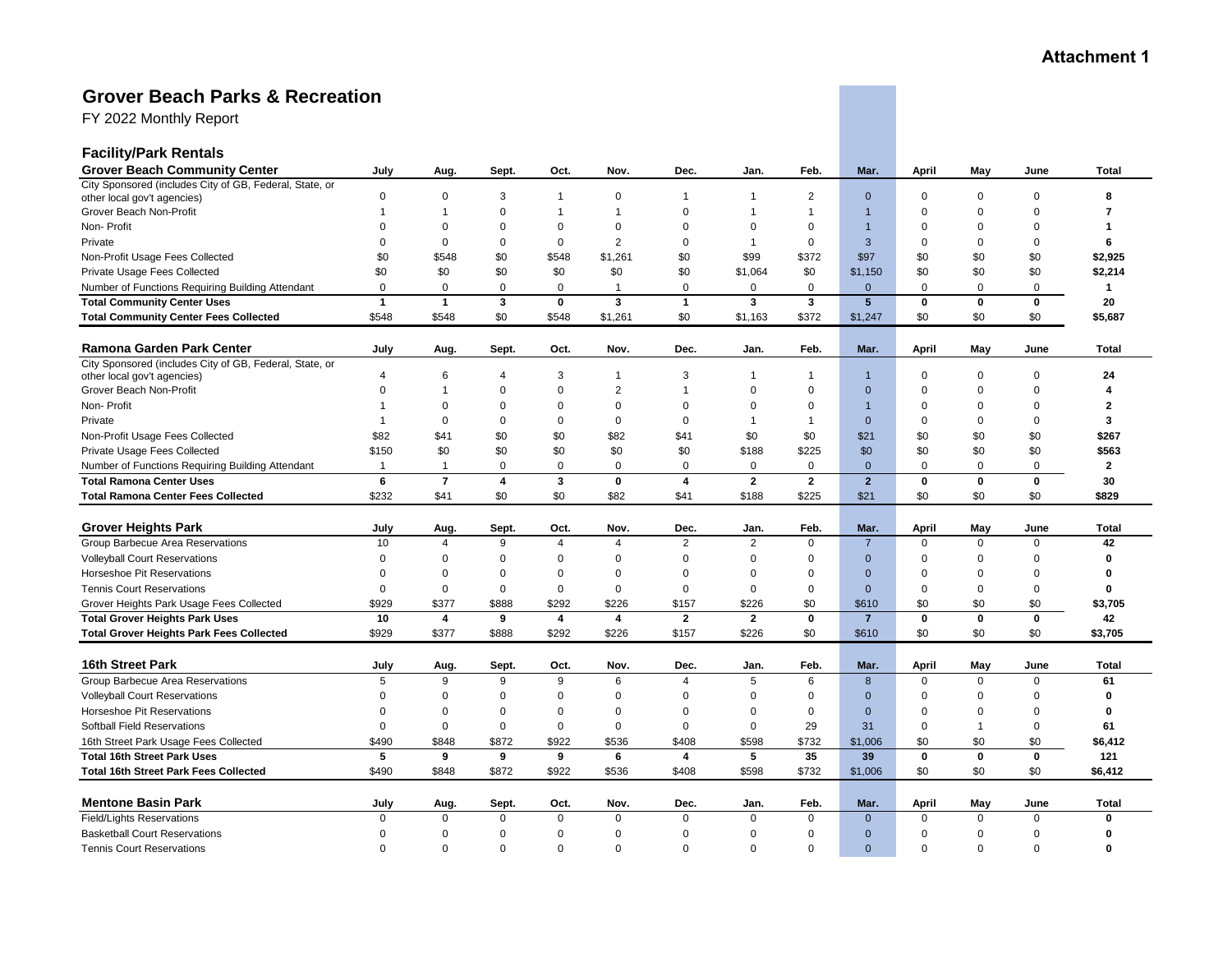| Mentone Basin Park Usage Fees Collected        | \$0            | \$0            | $\Omega$       | $\Omega$       | $\Omega$       | $\mathbf 0$    | $\Omega$       | $\Omega$       |                 | $\Omega$     | $\Omega$    | $\Omega$     | \$0                  |
|------------------------------------------------|----------------|----------------|----------------|----------------|----------------|----------------|----------------|----------------|-----------------|--------------|-------------|--------------|----------------------|
| <b>Total Mentone Basin Park Uses</b>           | $\mathbf{0}$   | $\mathbf{0}$   | $\mathbf 0$    | $\mathbf 0$    | $\bf{0}$       | $\mathbf 0$    | $\Omega$       | 0              | $\bf{0}$        | 0            | $\mathbf 0$ | $\mathbf{0}$ | 0                    |
| <b>Total Mentone Basin Park Fees Collected</b> | \$0            | \$0            | \$0            | \$0            | \$0            | \$0            | \$0            | \$0            | \$0             | \$0          | \$0         | \$0          | \$0                  |
|                                                |                |                |                |                |                |                |                |                |                 |              |             |              |                      |
|                                                |                |                |                |                |                |                |                |                |                 |              |             |              |                      |
| Ramona Garden Park                             | July           | Aug.           | Sept.          | Oct.           | Nov.           | Dec.           | Jan.           | Feb.           | Mar.            | <b>April</b> | May         | June         | Total                |
| Gazebo/Ampitheater Reservations                | $\overline{1}$ | $\Omega$       | $\Omega$       | $\Omega$       | $\mathbf{0}$   | $\mathbf 0$    | $\mathbf 0$    | $\Omega$       | $\mathbf{0}$    | $\mathbf 0$  | $\mathbf 0$ | $\mathbf 0$  | $\mathbf{1}$         |
| Ramona Garden Park Gazebo Usage Fees Collected | \$93           | \$0            | \$0            | \$0            | \$0            | \$0            | \$0            | \$0            | \$0             | \$0          | \$0         | \$0          | \$93                 |
| <b>Total Ramona Garden Park Uses</b>           | $\mathbf{1}$   | $\mathbf 0$    | $\mathbf 0$    | $\mathbf 0$    | $\mathbf 0$    | $\mathbf 0$    | $\mathbf 0$    | $\mathbf 0$    | $\mathbf{0}$    | $\mathbf 0$  | $\mathbf 0$ | $\mathbf 0$  | $\blacktriangleleft$ |
| <b>Total Ramona Garden Park Fees Collected</b> | \$325          | \$41           | \$0            | \$0            | \$0            | \$0            | \$0            | \$0            | \$0             | \$0          | \$0         | \$0          | \$366                |
|                                                |                |                |                |                |                |                |                |                |                 |              |             |              |                      |
| <b>Total Park Uses</b>                         | 15             | 13             | 18             | 0              | 0              | 0              | 0              | $\mathbf 0$    | $\mathbf{0}$    | 0            | 0           |              | 46                   |
| <b>Total Park Fees Collected</b>               | \$1,419        | \$1,225        | \$1,760        | \$0            | \$0            | \$0            | \$0            | \$0            | \$0             | \$0          | \$0         |              | \$4,404              |
| <b>Equipment Rentals</b>                       | July           | Aug.           | Sept.          | Oct.           | Nov.           | Dec.           | Jan.           | Feb.           | Mar.            | <b>April</b> | May         | June         | <b>Total</b>         |
| <b>Total Equipment Rental Fees Collected</b>   | \$0            | \$0            | \$0            | \$0            | \$0            | \$0            | \$0            | \$0            | \$0             | \$0          | \$0         |              | \$0                  |
|                                                |                |                |                |                |                |                |                |                |                 |              |             |              |                      |
| <b>Recreation Classes</b>                      |                |                |                |                |                |                |                |                |                 |              |             |              |                      |
| <b>Adult Classes</b>                           | July           | Aug.           | Sept.          | Oct.           | Nov.           | Dec.           | Jan.           | Feb.           | Mar.            | <b>April</b> | May         | June         | Total                |
| Adult Classes - Number Offered                 | $\overline{2}$ | 3              | $\overline{4}$ | 3              | 3              | 3              | $\overline{4}$ | $\overline{4}$ | $\overline{4}$  | 0            | $\mathbf 0$ | $\mathbf 0$  | 30                   |
| Adult Classes - Total Participation            | 21             | 10             | 47             | 17             | 32             | 28             | 28             | 30             | 26              | $\Omega$     | $\mathbf 0$ | $\Omega$     | 239                  |
| Adult Classes - Fees Collected                 | \$246          | \$87           | \$1,144        | \$801          | \$458          | \$640          | \$640          | \$667          | \$353           | \$0          | \$0         | \$0          | \$5,035              |
|                                                |                |                |                |                |                |                |                |                |                 |              |             |              |                      |
| <b>Youth Classes</b>                           | July           | Aug.           | Sept.          | Oct.           | Nov.           | Dec.           | Jan.           | Feb.           | Mar.            | <b>April</b> | May         | June         | <b>Total</b>         |
| Youth Classes - Number Offered                 | $\mathbf 0$    | $\Omega$       | $\mathbf 0$    | $\mathbf{1}$   | $\mathbf 0$    | $\mathbf 0$    | $\Omega$       | $\Omega$       |                 | $\Omega$     | $\mathbf 0$ | $\mathbf 0$  | $\overline{2}$       |
| Youth Classes - Total Participation            | 0              | $\mathbf 0$    | $\mathbf 0$    | 9              | $\mathbf 0$    | $\mathbf 0$    | $\Omega$       | $\mathbf 0$    | 6               | 0            | $\mathbf 0$ | $\Omega$     | 15                   |
| Youth Classes - Fees Collected                 | \$0            | \$0            | \$0            | \$108          | \$0            | \$0            | \$0            | \$0            | \$72            | \$0          | \$0         | \$0          | \$180                |
|                                                |                |                |                |                |                |                |                |                |                 |              |             |              |                      |
| <b>Tiny Tots</b>                               | July           | Aug.           | Sept.          | Oct.           | Nov.           | Dec.           | Jan.           | Feb.           | Mar.            | April        | May         | June         | Total                |
| Tiny Tots - Number Offered                     | $\overline{c}$ | $\overline{2}$ | $\overline{4}$ | $\overline{4}$ | $\overline{4}$ | $\overline{4}$ | 5              | 5              | $5\overline{)}$ | $\mathbf 0$  | $\mathbf 0$ | $\mathsf 0$  | 35                   |
| Tiny Tots - Total Participation                | 16             | 20             | 23             | 35             | 37             | 35             | 48             | 44             | 51              | 0            | $\mathbf 0$ | $\mathbf 0$  | 309                  |
| Tiny Tots - Fees Collected                     | \$686          | \$858          | \$1,037        | \$1,631        | \$1,731        | \$1,653        | \$1,953        | \$2,053        | \$2,375         | \$0          | \$0         | \$0          | \$13,978             |
|                                                |                |                |                |                |                |                |                |                |                 |              |             |              |                      |
| <b>Co-Sponsored Classes</b>                    | July           | Aug.           | Sept.          | Oct.           | Nov.           | Dec.           | Jan.           | Feb.           | Mar.            | <b>April</b> | May         | June         | <b>Total</b>         |
| <b>Co-Sponsored Classes - Number Offered</b>   | $\overline{1}$ | $\overline{1}$ | $\mathbf{1}$   | $\mathbf{1}$   | $\mathbf{0}$   | $\mathbf 0$    | $\mathbf 0$    | $\overline{1}$ | $\mathbf{0}$    | $\mathbf 0$  | $\mathbf 0$ | $\mathbf 0$  | 5                    |
|                                                |                |                |                |                |                |                |                |                |                 |              |             |              |                      |
| <b>Dedication Programs</b>                     | July           | Aug.           | Sept.          | Oct.           | Nov.           | Dec.           | Jan.           | Feb.           | Mar.            | April        | May         | June         | Total                |
| Dedicate a Tree Program                        | 0              | $\mathbf 0$    | 0              | $\mathbf 0$    | $\mathbf 0$    | $\mathbf 0$    | $\mathbf 0$    | $\mathbf 0$    | $\mathbf{0}$    | 0            | $\mathbf 0$ |              | $\bf{0}$             |
| Dedicate a Bench Program                       | 0              | $\mathbf 0$    | $\mathbf 0$    | $\mathbf 0$    | $\mathbf 0$    | $\mathbf 0$    | $\mathsf 0$    | $\mathbf 0$    | $\mathbf{0}$    | 0            | $\mathbf 0$ |              | $\mathbf 0$          |
| Dedicate a Picnic Table Program                | $\Omega$       | $\Omega$       | $\Omega$       | $\Omega$       | $\Omega$       | $\mathbf 0$    | $\Omega$       | $\Omega$       | $\Omega$        | $\Omega$     | $\Omega$    |              | $\bf{0}$             |
|                                                |                |                |                |                |                |                |                |                |                 |              |             |              |                      |
| <b>Hero Park</b>                               | July           | Aug.           | Sept.          | Oct.           | Nov.           | Dec.           | Jan.           | Feb.           | Mar.            | April        | May         | June         |                      |
| <b>Basketball Court Reservations</b>           | $\mathbf 0$    | $\Omega$       | $\Omega$       | $\Omega$       | $\overline{1}$ | $\Omega$       | $\Omega$       | $\Omega$       | $\mathbf{0}$    | $\Omega$     | $\Omega$    | $\mathbf 0$  |                      |
| <b>Total Hero Park Uses</b>                    | 0              | $\mathbf 0$    | 0              | $\mathbf 0$    | $\bf{0}$       | $\mathbf 0$    | 0              | 0              | $\mathbf{0}$    | 0            | $\mathbf 0$ | 0            |                      |
| <b>Total Hero Park Fees Collected</b>          | \$548          | #REF!          | #REF!          | #REF!          | \$30           | #REF!          | #REF!          | #REF!          | #REF!           | #REF!        | #REF!       | \$0          |                      |